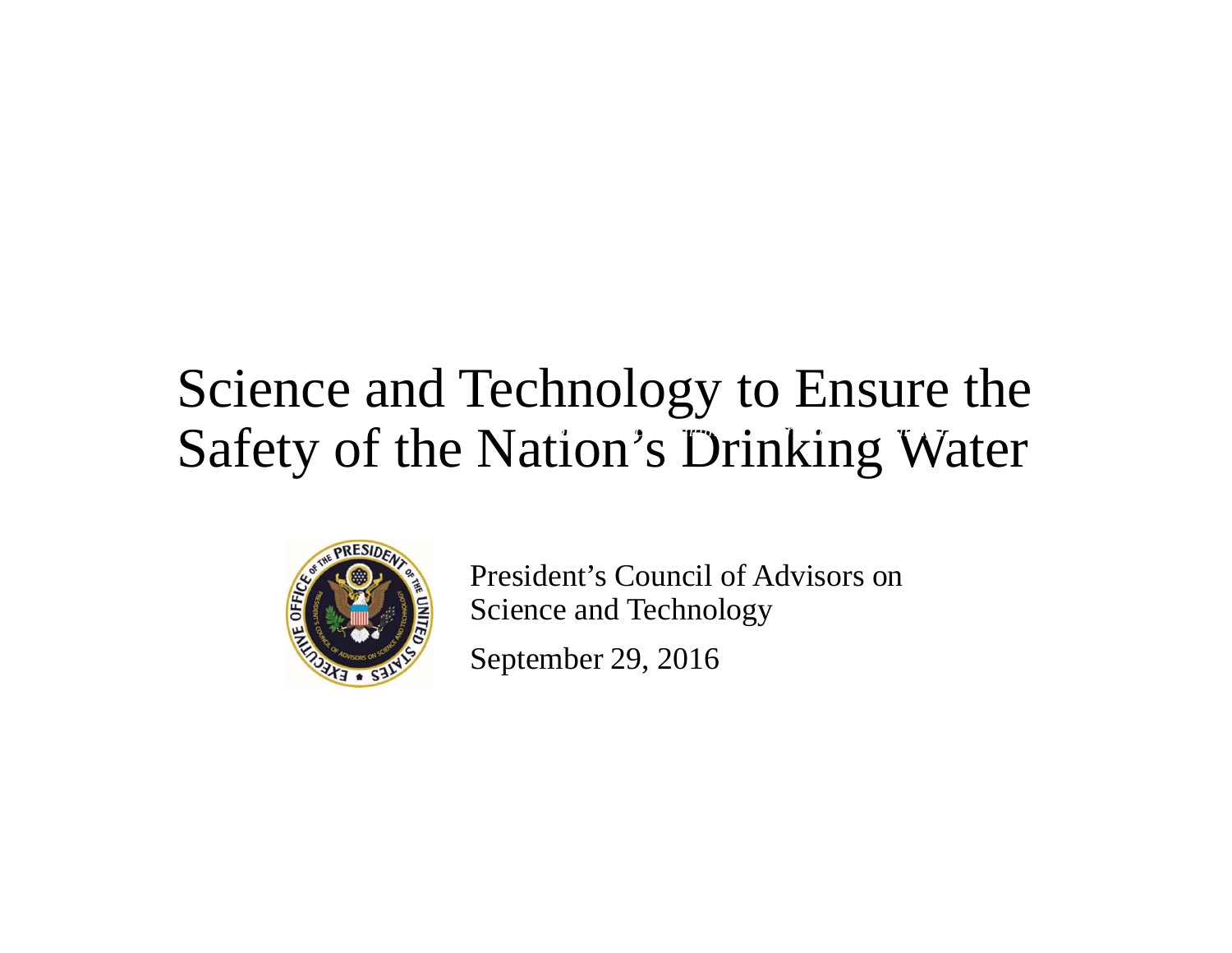## **Science and Technology to Ensure the Safety of the Nation's Drinking Water**

### **Co-Chairs**

- Rosina Bierbaum, Univ. of Michigan
- Christine Cassel, Kaiser Permanente

## **PCAST Working Group Members**

- John Holdren, Co-Chair, PCAST
- Ed Penhoet, Alta Partners
- Maxine Savitz, Honeywell (retired)
- Daniel Schrag, Harvard University

#### **Working Group Members**

- Matthew Davis, Lurie Children's Hospital
- Bob Perciasepe, C2ES
- Orren Schneider, American Water
- Chad Seidel, Univ. of Colorado Boulder
- •Nancy Sutley, LA Department of Water
- Paul Westerhoff, Arizona State **University**

### **Staff**

- $\bullet$ Diana Pankevich, PCAST
- Bruce Rodan, OSTP



**President's Council of Advisors on Science and Technology**